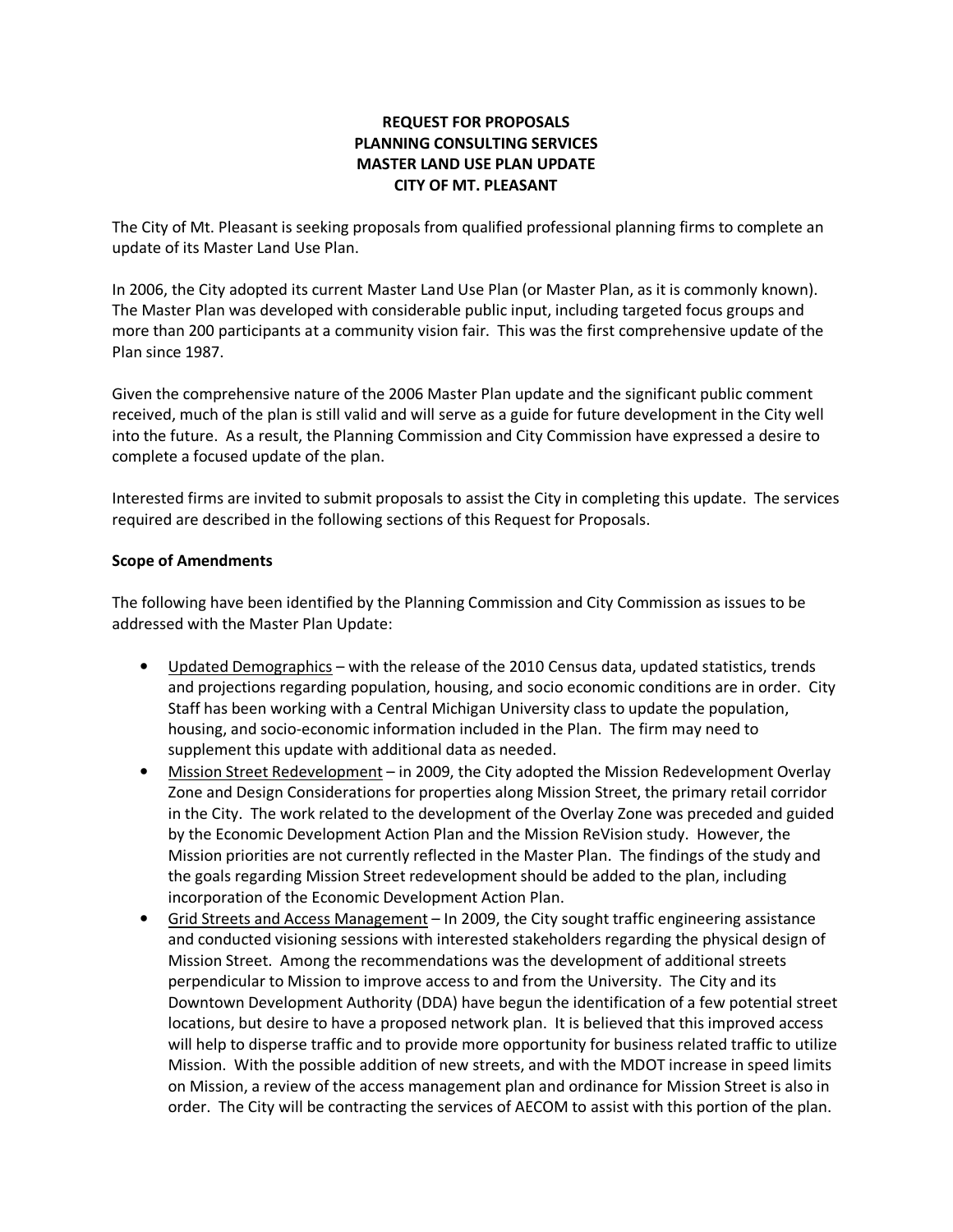City of Mt. Pleasant Master Land Use Plan Professional Planning Services Request for Proposals Page 2 of 5

> The selected consultant will be responsible for coordinating with AECOM, including participation at public input sessions and incorporation of recommendations into the updated Master Plan.

- Neighborhood Priorities A review of the existing Master Plan recommendations is in order to address feedback that the Planning Commission has recently received related to issues within the City's neighborhoods. In particular, the Planning Commission is interested in making sure that priorities focus on continuing code enforcement activities in traditionally single family, owner occupied neighborhoods and assuring that enforcement activities focus on addressing repeat offenders. In addition, the border between the single family and multiple family zoning districts south of High Street must be reviewed to assure that it is located consistent with current trends and conditions.
- Downtown Priorities There is a desire to review and update the recommendations for Downtown included in the 2006 Master Plan. The Planning Commission wants to assure coordination between the Downtown priorities stated in the plan and the goals of the boards that influence Downtown activities, including the Downtown Development Board (DDB) and the Central Business District Tax Increment Finance Authority (CBD-TIFA).
- Mt.Pleasant Center The City recently purchased this approximately 300 acre parcel that includes a former State run medical institution. The City has contracted with a multi-disciplinary team of engineering, environmental and real estate firms to provide property management services that include the development of a highest and best use study. It will be necessary to coordinate the Master Plan with the work of the property management team to identify appropriate future use and to recommend ordinance amendments that may be needed to permit the identified uses.
- Greater Mt. Pleasant Non-Motorized Transportation Plan Union Township recently collaborated with several other local units of government to create an overall plan for the development of pedestrian and bicycle facilities throughout the area. It has been determined that adoption of the Plan, in whole or in part, will be conducted through the Master Plan update. The Plan will need to be reviewed to determine those portions to be incorporated in the Plan in print or by reference.
- Statutory Requirements The selected consultant will be responsible for assuring that the updated plan includes all mandated statutory requirements, including Complete Streets.
- Prioritization of Future Zoning Ordinance Amendments The Planning Commission and City Commission have identified a number of future desired zoning amendments. The Master Plan will confirm the nature of the amendments and will set an agreed priority order to completing the changes.
- Housekeeping Amendments Various sections of the Plan will need to be updated to reflect public participation measures, current statutory references, and other changes that have occurred since the Plan adoption in 2006.
- Implementation Plan This chapter needs significantly greater detail to describe the steps needed to complete the objectives of the Plan and to establish an agreed priority order.

# Additional Services Required

In addition to the services listed above, the submitted proposal should identify the proposed method(s) for soliciting public input on the various aspects and issues identified in the plan. The proposal should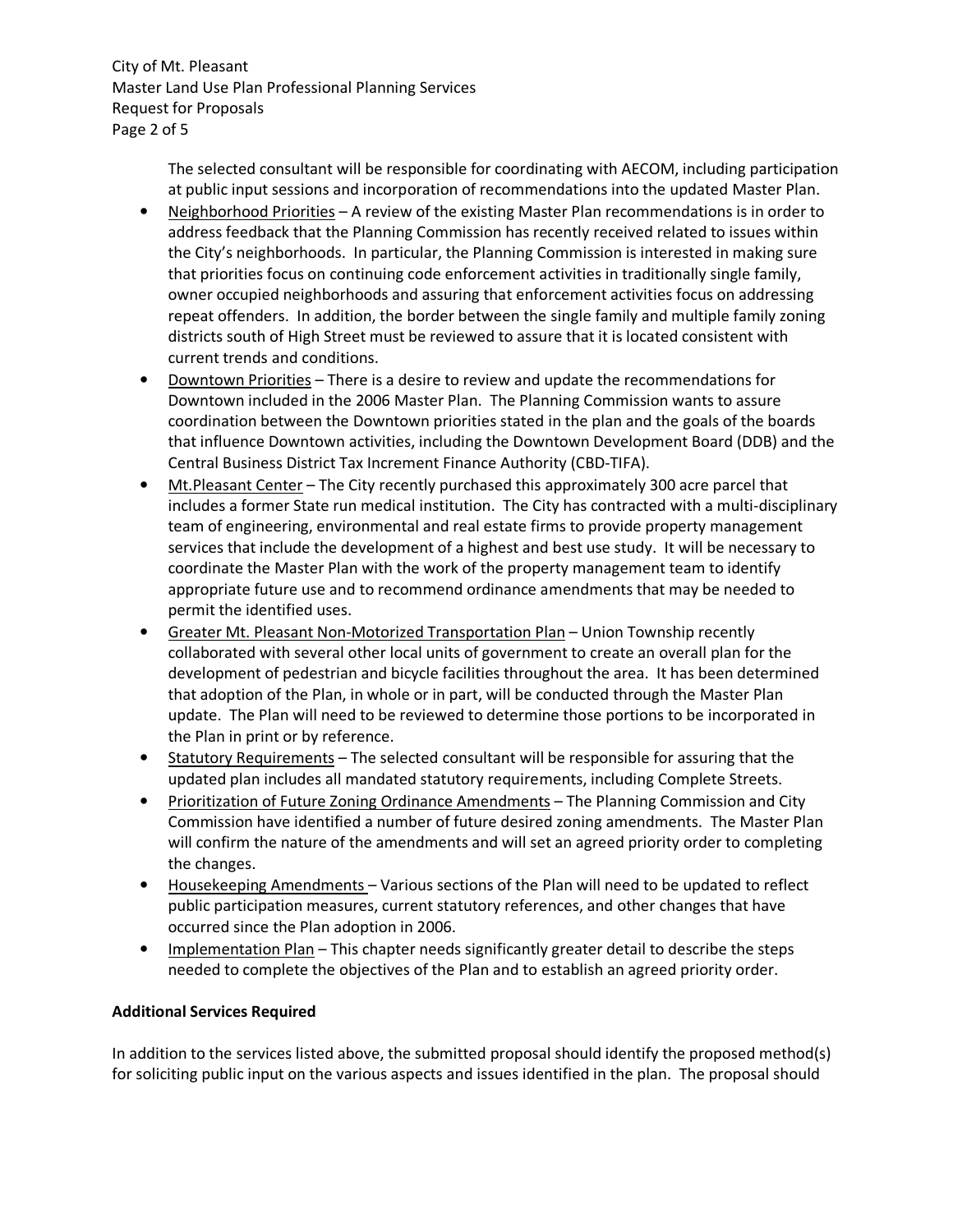City of Mt. Pleasant Master Land Use Plan Professional Planning Services Request for Proposals Page 3 of 5

indicate the number of sessions recommended, as well as the rate if additional sessions are identified as necessary or desirable by the City.

The City also desires to keep interested parties engaged to the process. The proposal should identify recommended means for doing so with the use of web sites, social media, and the like.

## Project Schedule

It is anticipated that the contract for consulting services will be awarded in August or September of 2012. It is the City's goal to complete adoption of the Master Plan Update by the end of 2013. The proposal should include a schedule that identifies the timing of major tasks, beginning with the contract award and ending with adoption by the City Commission.

### Qualifications

The proposal shall include a statement of qualifications. The statement should include the name, address, and brief history of the firm. The resumes of key personnel that would be assigned to the project, along with a list of their responsibilities within the project should also be provided. In addition, related experience during the last ten (10) years should be provided (include the name of the community, contact person, and phone number).

#### Project Cost and Contract

The proposal should include the following cost information: the lump sum project cost with a breakdown illustrating the costs of various deliverables; an estimate of the amount of staff time required to complete the project, including the approximate time expected to be allocated to each staff member; the number of meetings/site visits included in the project cost; and the firm's fee schedule for additional work.

The City desires a professional services contract with a not-to-exceed fee for the required services. The contract will provide for monthly billing on a time and materials basis for the services provided. In addition, the contract will include language to allow the project to be terminated by joint agreement of the parties with full compensation being made to the consultant for expenses incurred and work completed to termination date.

#### Proposal Evaluation

Once the proposals are received, they will be preliminarily reviewed by an RFP Committee consisting of two members of the Planning Commission, with support from City staff and recommended to the Planning Commission and City Commission. It is anticipated that at least one of the firms submitting proposals will be interviewed prior to the final selection by the City Commission and Planning Commission in joint session.

The proposals will be evaluated by the RFP Committee based on the criteria listed below. The Committee will use a ranking system based on the criteria to evaluate the proposals received relative to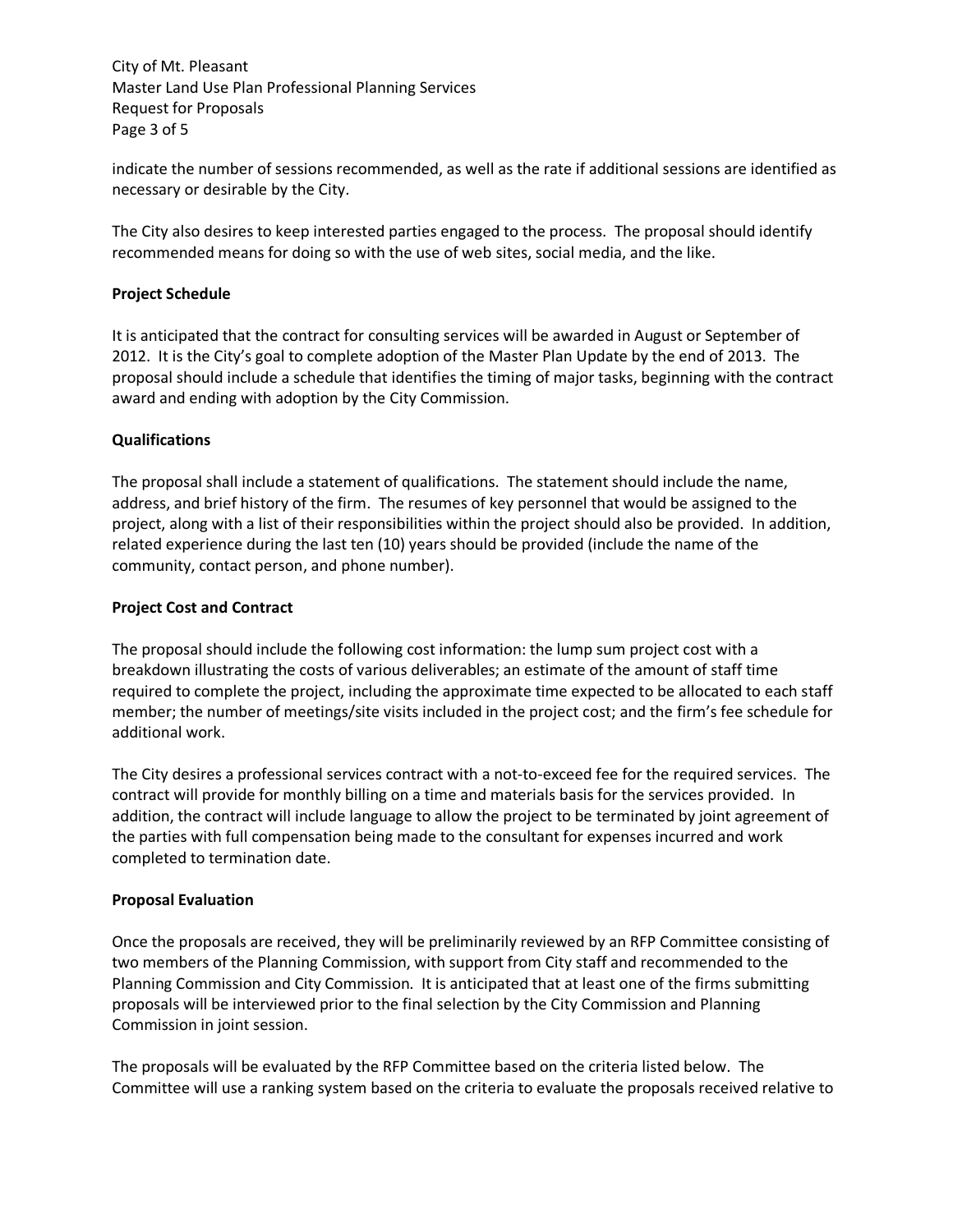City of Mt. Pleasant Master Land Use Plan Professional Planning Services Request for Proposals Page 4 of 5

one another. Firms are encouraged to structure the proposals to address the information in the order listed.

- 1. Understanding of the Project The Committee will review a brief statement of the firm's understanding of the project including an overview of the plan to complete the scope of amendments and additional services described in this RFP.
- 2. Public Input and Engagement The Committee will give comparative consideration to the nature and number of public input sessions and the firm's experience with web, social media, and other recommended engagement techniques.
- 3. Qualifications of the Personnel The Committee will consider the qualifications of the individuals assigned to the completion of the Master Plan Update, including the staff time to be devoted to the project.
- 4. **Qualifications of the Firm –** The Committee will review the firm's experience in similar projects in the last ten (10) years, as described previously. Consideration will also be given to the plan to coordinate with the City's other consultants for grid street recommendations and the Mt. Pleasant Center property.
- 5. Project Schedule The Committee will evaluate the proposed schedule, as described earlier, for feasibility in meeting the City's time frame.
- 6. Project Cost The Committee will review the total project cost, as well as the value of services provided by the firm, including the level of the personnel and their time that would be devoted to the project.

## Deliverables

At the close of the project, the selected consultant will provide an electronic copy of the updated Master Plan, suitable for reproduction and five (5) original copies of the finished plan. The electronic files shall include editable documents in a Microsoft Word format, along with electronic copies of maps and other exhibits.

## Submittal Instructions

To be considered, ten (10) copies of the completed proposal must be submitted in a sealed envelope, clearly marked: REQUEST FOR PROPOSALS – MASTER LAND USE PLAN UPDATE and received by 1:30 p.m. on Tuesday, July 31, 2012 by mail or hand delivery to:

City Clerk's Office City of Mt. Pleasant 320 W. Broadway Mt. Pleasant, MI 48858